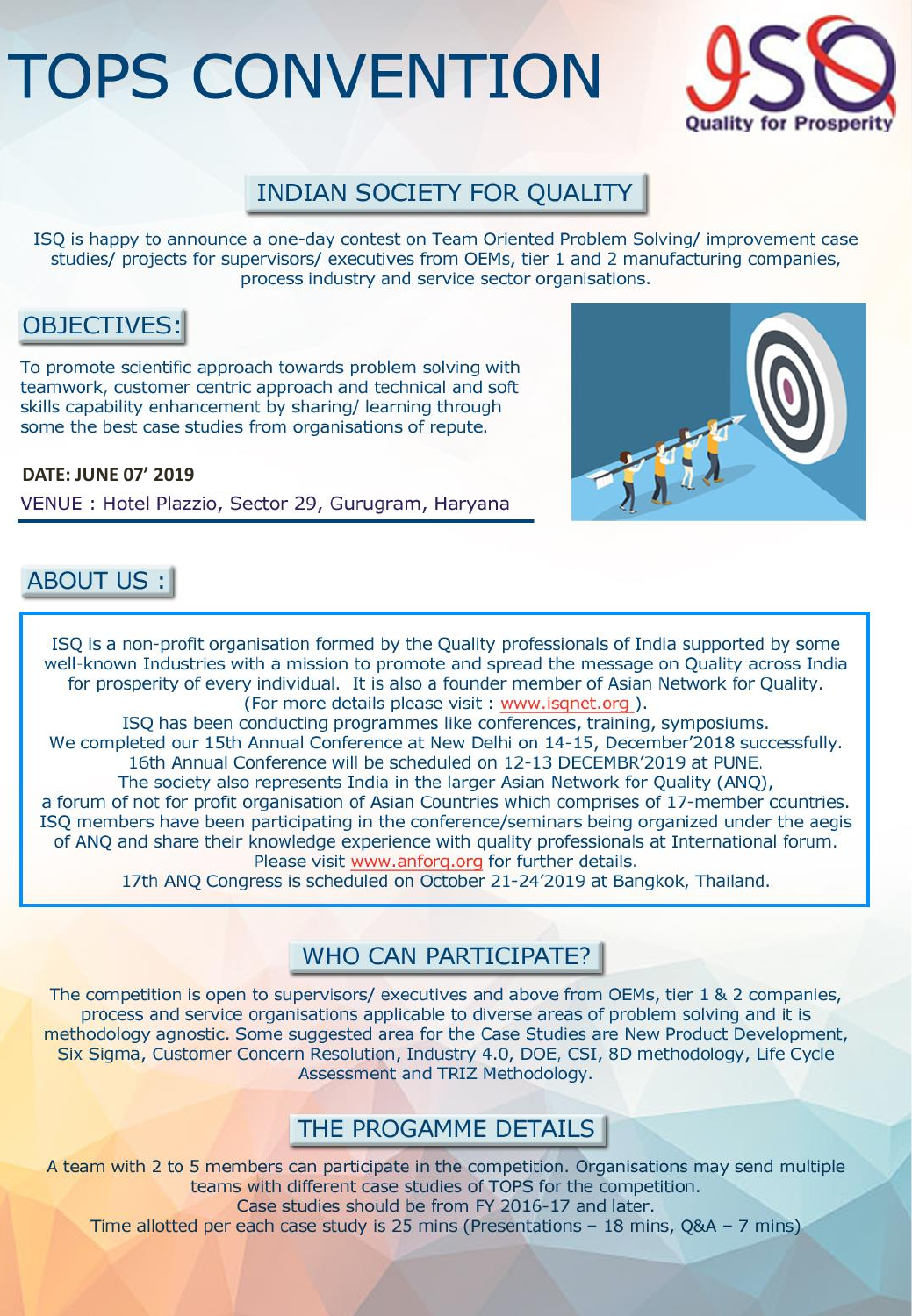#### Awards & Recognition

4 best case studies will be awarded (2 from Manufacturing & 2 from Service Sector) All the participants will be given Certificate of Appreciation for Participation. The team leader need to fill the attached Registration form complete in all respect including abstract of the project and send it to ISQ email ID mentioned in the application with the fees remittance details.

> The last date for submission of registration form is **20th May 2019.** Please send the final presentation in ppt/ pdf format by **3 rd June 2019.**

#### Programme Structure :

| 8:30 to 9:00                           | Registration                         |  |  |  |
|----------------------------------------|--------------------------------------|--|--|--|
| 9:00 to 9:10                           | <b>Inaugural Session.</b>            |  |  |  |
| 9:10 to 9:40                           | Keynote address by the Guest Speaker |  |  |  |
| 9:45 onwards                           | Case study presentations             |  |  |  |
| 13:00 to 13:50                         | Lunch and networking                 |  |  |  |
| 13:50 to 17:30                         | Case study presentations continue    |  |  |  |
| 17:50 to 18:05                         | Award presentation and conclusion    |  |  |  |
| Inclusive of two in-between tea breaks |                                      |  |  |  |

R. B. Madhekar Programme Chair Kiran Deshmukh President ISO

For further details contact: Mr. Prabhakar Shettigar - 8012580850 Email: [prabhakar@isqnet.org](mailto:prabhakar@isqnet.org)